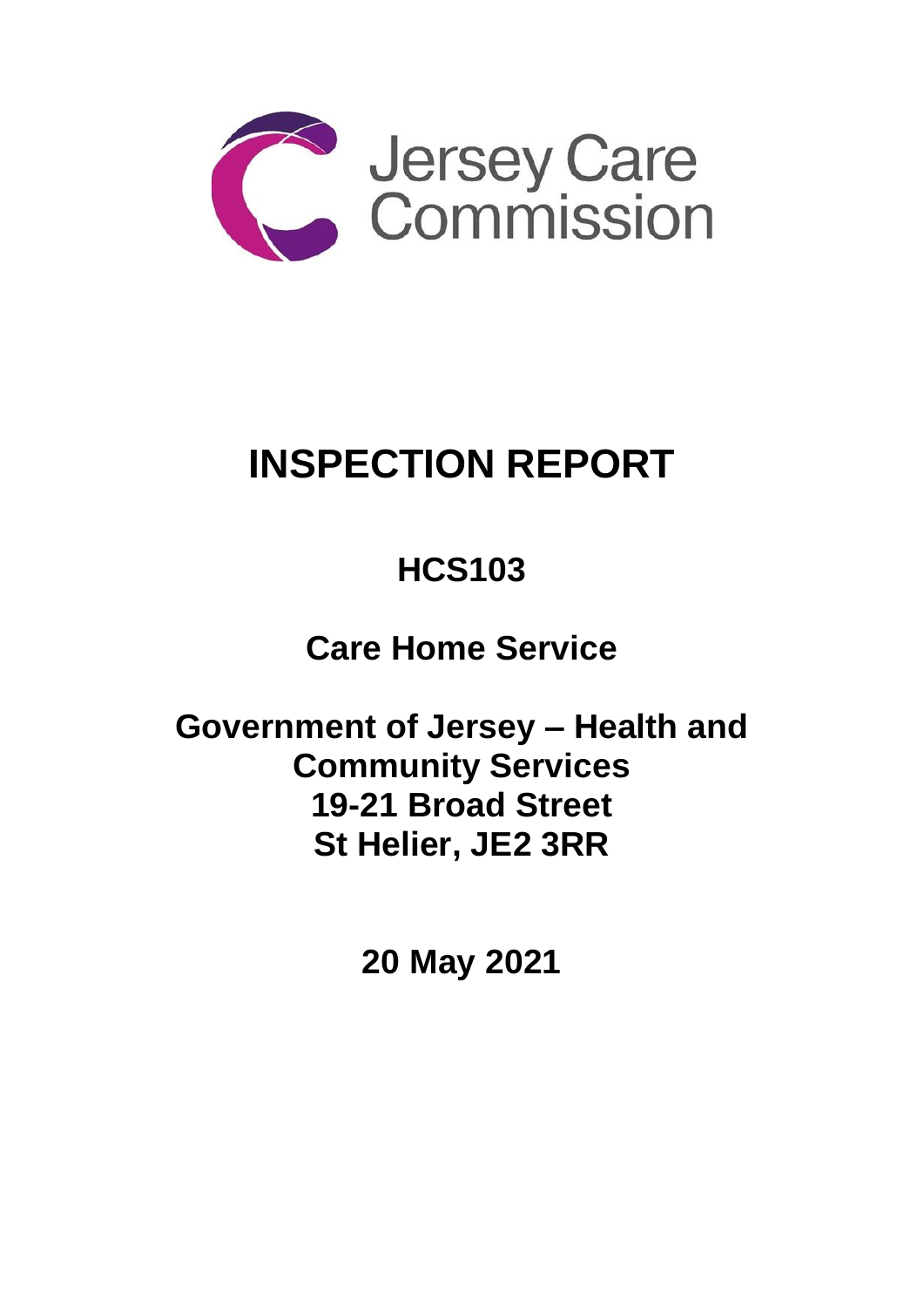## **THE JERSEY CARE COMMISSION**

Under the Regulation of Care (Jersey) Law 2014, all providers of care homes, home care and adult day care services must be registered with the Jersey Care Commission ('the Commission').

This inspection was carried out in accordance with Regulation 32 of the Regulation of Care (Standards and Requirements) (Jersey) Regulations 2018 to monitor compliance with the Law and Regulations, to review and evaluate the effectiveness of the regulated activity and to encourage improvement.

## **ABOUT THE SERVICE**

This is a report of the inspection of HCS103. At the request of the registered provider, the name and address of the care home has not been identified in this report in order to preserve the confidentiality of the care receiver who lives in the care home. The service is a large property situated in Trinity, with access to a shop and public transport. The service has the benefit of a vehicle for the use of the care receiver. The service became registered with the Commission on 18 December 2020.

| <b>Regulated Activity</b>         |                                                                                                               |
|-----------------------------------|---------------------------------------------------------------------------------------------------------------|
| <b>Conditions of Registration</b> | Mandatory                                                                                                     |
|                                   | Type of care: Personal care/personal support                                                                  |
|                                   | Category of care: Learning disability                                                                         |
|                                   | Maximum number of care receivers: One                                                                         |
|                                   | Maximum number in receipt of personal care /<br>support: One                                                  |
|                                   | Age range of care receivers: 18 and over                                                                      |
|                                   | Maximum number of care receivers that can be<br>accommodated in the following rooms:<br>Bedroom 1: One person |
| Dates of Inspection               | 20 May 2021                                                                                                   |
| Times of Inspection               | $1.30pm - 5.30pm$                                                                                             |
| Type of Inspection                | Announced                                                                                                     |
| Number of areas for               | One                                                                                                           |
| improvement                       |                                                                                                               |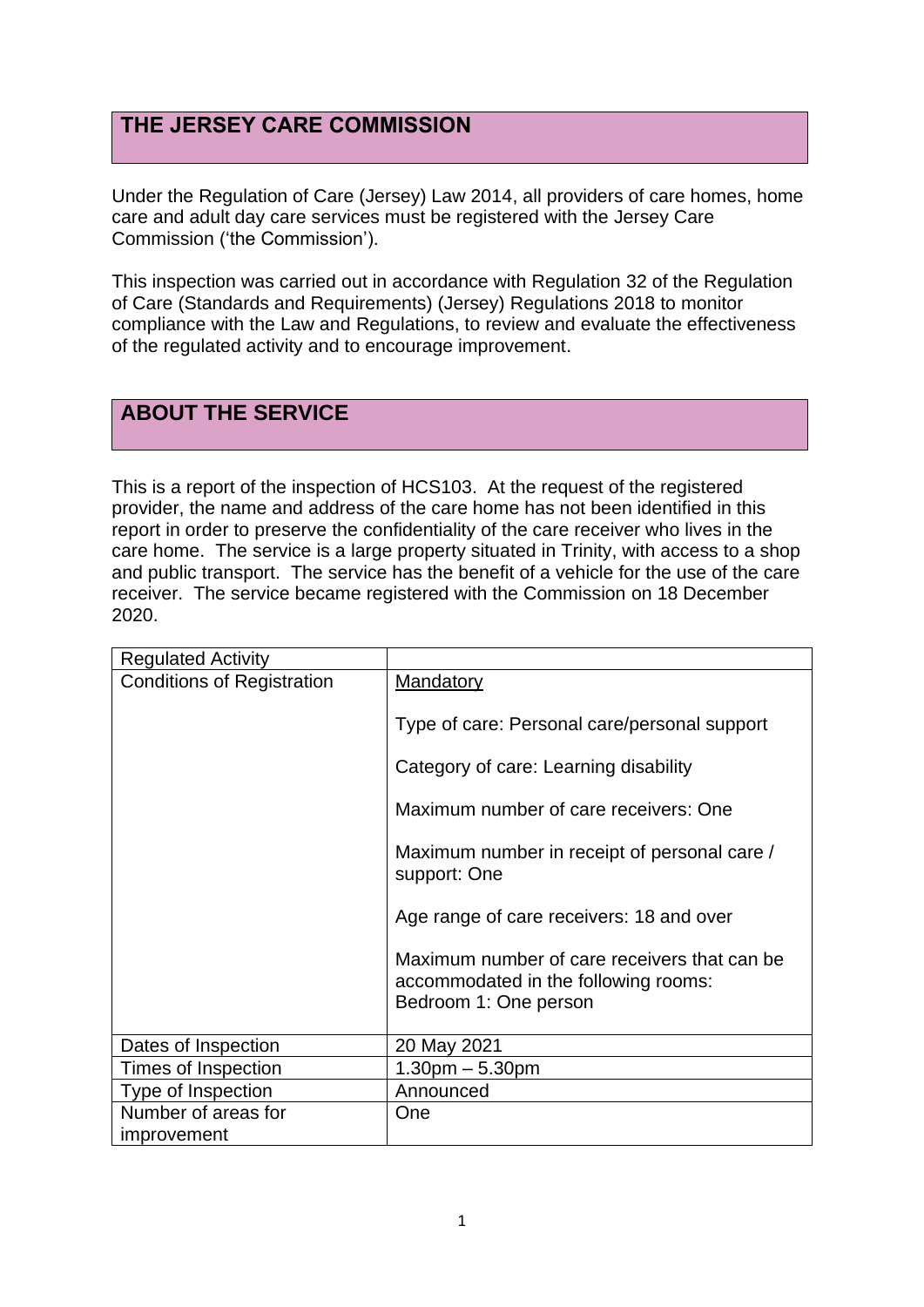| Number of care receivers   | One |
|----------------------------|-----|
| accommodated on the day of |     |
| the inspection             |     |

HCS103 is operated by Government of Jersey – Health and Community Services and the registered manager is Fiona Gildea.

This is the first inspection since the care home was registered on 18 December 2020.

## **SUMMARY OF INSPECTION FINDINGS**

The following is a summary of what we found during this inspection. Further information about our findings is contained in the main body of this report.

The staff team is consistent, and a safe recruitment process is in place. The specific training programme, regular supervision and multi-disciplinary reflective practice have all supported development for the care receiver. The staff team feel well supported. Professionals are positive about the development of the relationship between the staff team and the care receiver and there is evidence of improvements in some areas of the care plan. This was an area of good practice.

The wishes and preferences of the care receiver are evident in the care plan and in a document easy to access by the staff team. Positive relationships were observed by the staff team with the care receiver and this was supported in positive feedback from healthcare professionals. The care plan promotes independence but also highlights areas where there are concerns about the vulnerability of the care receiver. The care receiver's needs and wishes are respected and the plans evidence positive risk-taking. The care receiver has regular access to an advocacy service. This was an area of good practice.

There had been positive change to the home environment since the pre-registration visit. The home was now more homely, and on this visit, the Regulation Officer could see more evidence of the care receiver's preferences being taken into account. The hall and stairway needed redecoration and consideration should be given to decorating the bedroom of the care receiver to include curtains at the window. This was an area for improvement.

There is a system of quality monitoring in place which consists of a registered manager from another service visiting the home and completing a monthly report. In discussion, it appears that this is done as a joint exercise and would benefit from more analysis of information available and actions arising from monthly quality monitoring should have timescales to prevent delay. The latest monthly report after the inspection visit demonstrated that discussions with the registered manager had been considered and action had been taken.

The staff team advocate for the care receiver to ensure that family contact is as frequent as possible. There was evidence of creative activities which are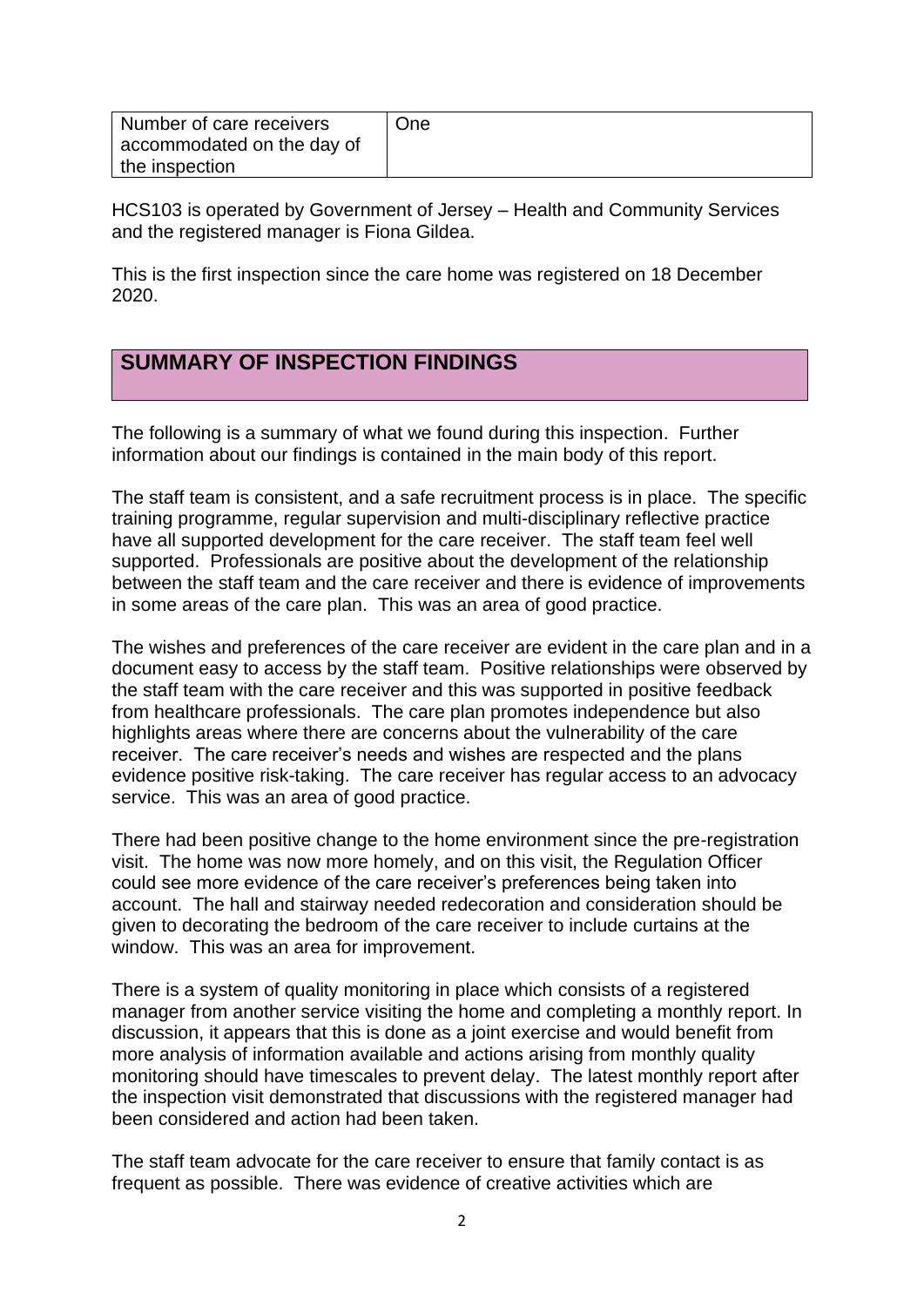encouraged, and the team are exploring possibilities for other activities which the care receiver would like to enjoy. The daily plan provided evidence that the care receiver is encouraged to engage in community activities and the staff team provide as much opportunity for independence as possible. This was an area of good practice.

### **INSPECTION PROCESS**

This inspection was announced and was completed on 20 May 2021. The inspection was announced and notice of the inspection visit was given to the registered manager in advance. This was to ensure that the registered manager would be available during the visit, to confirm the home's infection prevention and control arrangements and to ensure that the needs of the care receiver were considered. Due to the needs of this care receiver, part of the inspection took place in a Government of Jersey office and a visit was then made to the home to include a discussion with the care receiver.

The Care Home Standards were referenced throughout the inspection.<sup>1</sup>

This inspection focussed on the following lines of enquiry:

- **Staff recruitment, training and development**
- **Approaches to care and welfare of care receivers**
- **Staff competence relating to categories of care provided**
- **Care home environment**
- **Management of services**
- **Choice, preferences and lifestyle**

Prior to our inspection visit, all the information held by the Commission about this service was reviewed.

The Regulation Officer sought the views of the person who uses the service, the manager and emailed all staff members to seek their views. Four members of staff provided feedback.

The views of four professionals were requested as part of the inspection process and feedback received from two professionals involved.

During the inspection, records including policies, care records, incidents and complaints were examined. This inspection included a tour of the premises.

<sup>&</sup>lt;sup>1</sup> The Care Home and all other Care Standards can be accessed on the Commission's website at [https://carecommission.je/Standards/](https://carecommission.je/standards/)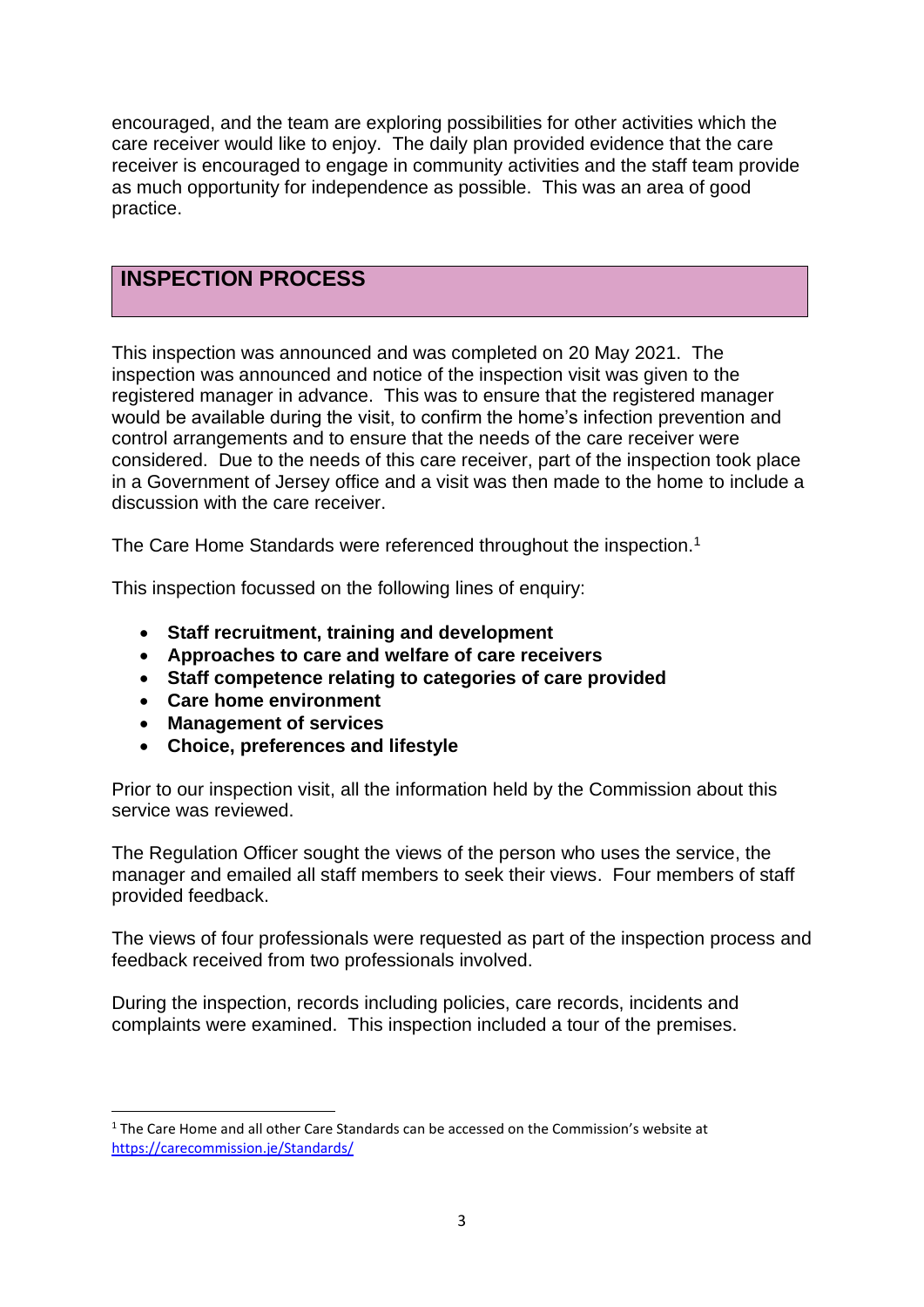At the conclusion of the inspection, the Regulation Officer provided feedback to the registered manager.

This report sets out our findings and includes areas of good practice identified during the inspection. Where areas for improvement have been identified, these are described in the report and an action plan attached at the end of the report.

### **INSPECTION FINDINGS**

#### **Staff recruitment, training and development**

Reference was made to Standard 3 of the Care Home Standards which states: "You will be cared for and helped by the right people with the right values, attitudes, understanding and training."

Staff are recruited in accordance with the Government of Jersey's policy and this is managed centrally by a Human Resources team. The Regulation Officer reviewed a sample of staff files on 19 May 2021 which confirmed that a safe approach to recruitment is adopted. The Human Resources representative demonstrated that there is now a process in place whereby, once the references and criminal records check have been obtained, the information is sent to the registered manager who confirms that they agree that the new member of staff can start work.

Records demonstrate that this has been a consistent staff team since the care receiver moved to this property in July 2020. Prior to this placement commencing, staff attended workshops with the learning disability nurse and a clinical psychologist in order to receive training appropriate to supporting this care receiver. This was evidence of good practice.

All staff have the QCF Level 2 Health and Social Care qualification and some are working towards QCF Level 3. Staff have received specialist medical training for the care receiver's health condition. It was noted that it is recommended that staff receive specific training for care receivers with autism (SPELL) but the pandemic has had an impact on the provision of face to face training. Alternate methods of training, for example online, should be considered and there should be a plan to address this.

In addition to one to one supervision, staff have an opportunity to attend the monthly multi-disciplinary team meeting on a rota basis with the registered manager and there is a monthly reflective practice session. This enables staff members to raise issues of concern and be part of the review and planning for the care receiver. The staff team also have Away Days to reflect and review progress. Multi-disciplinary planning which includes all staff members is an area of good practice.

The staff team are made aware of disciplinary and grievance procedures through the staff intranet. All staff have attended Safeguarding training and the registered manager keeps a log of training and dates when updates are due.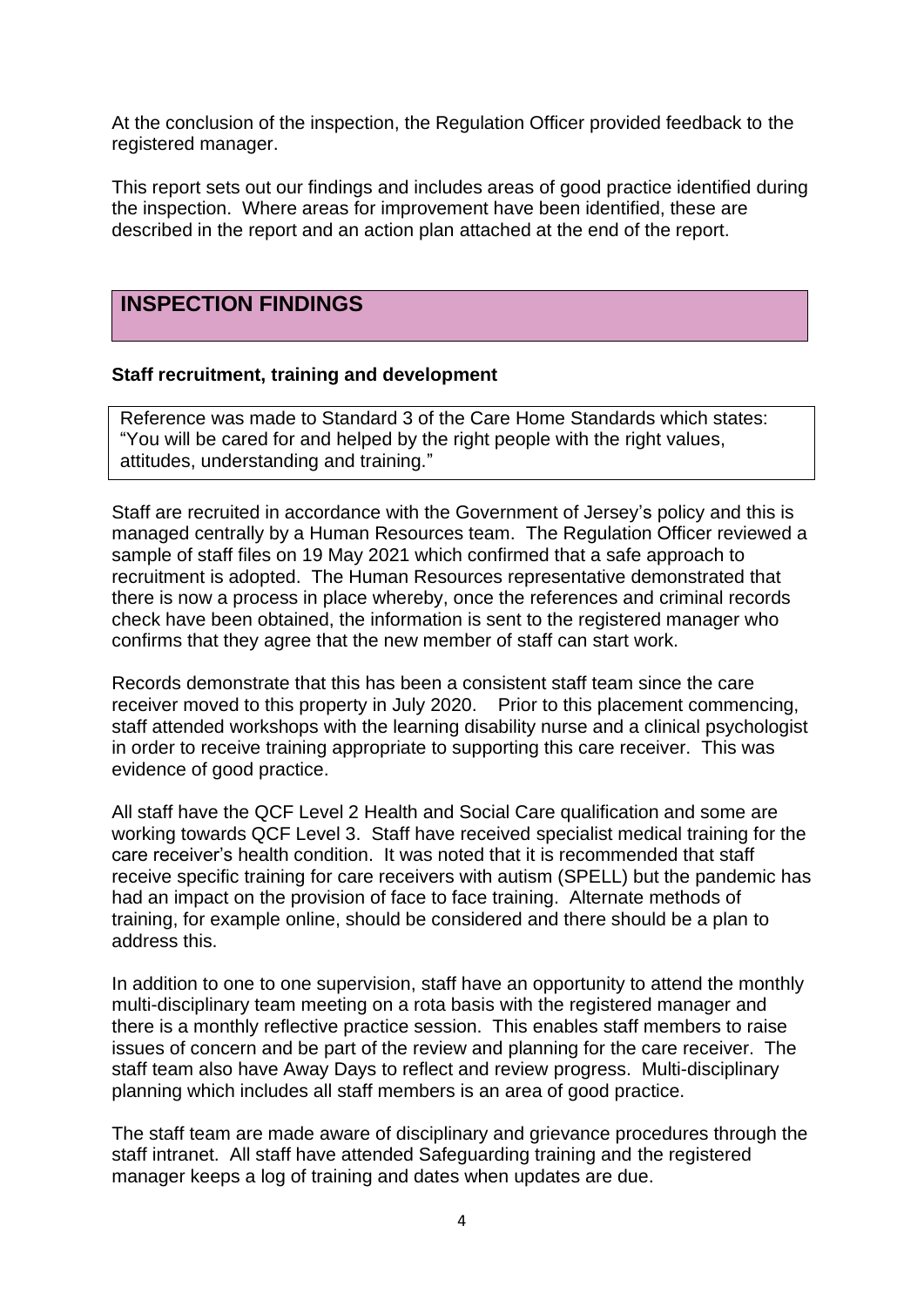All staff members contacted provided feedback. The last team member has joined the team relatively recently but has felt that the appropriate training and supervision has been provided. All team members provided positive feedback about training provided and support given by the registered manager. They feel valued by the multi-disciplinary team and one stated that it was helpful to be encouraged to be reflective as this has helped them to see the progress made by the care receiver. The registered manager described the measures in place to review the effectiveness of the home's staffing arrangements and working relationships with the care receiver. The Regulation Officer was satisfied that there were appropriate arrangements in place to manage any conflict.

The registered manager provides supervision at least every three months, and this is within the Standards of supervision being offered at least four times a year. Additional to this, an appraisal is completed on a yearly basis using the Government of Jersey "My Conversation, My Goals" performance approach.

#### **Approaches to care and welfare of care receivers**

Reference was made to Standard 5 of the Care Home Standards which states: "You will be supported to make your own decisions and you will receive care and support which respects your lifestyle, wishes and preferences."

The care receiver's plan of care is recorded electronically on a system called 'Care Partner'. The Regulation Officer reviewed the care plans which demonstrated a good knowledge of the lifestyle, wishes and preferences of the care receiver. The care plan included interests in arts and crafts, daily tasks to support independent living and was outcome focussed. An easy read version of the initial care plan was also reviewed and demonstrated that the care receiver is provided with information in a format that meets their individual communication needs. There is a record on file that the care receiver wants respect and to be listened to. They want to be treated as an equal. The Regulation Officer observed this in the relationship with a member of staff and in the way that the team work. For example, care plans are on record and discussed with the care receiver, but they do not wish to have a written version or to sign it.

Staff have received information about how historic events have impacted on behaviour and trust issues for the care receiver. There is a plan in place if the care receiver should decline care or support and escalation to appropriate agencies if necessary. However, a social worker consulted reported that the staff team have "shown a real commitment to (the care receiver) and developing an understanding of (their) individual needs and (their) past experiences that impact on (their) behaviour."

The registered manager and staff team demonstrated that they have a good understanding of the care receiver's rights and action to be taken to be compliant with the Capacity and Self Determination (Jersey) Law 2016.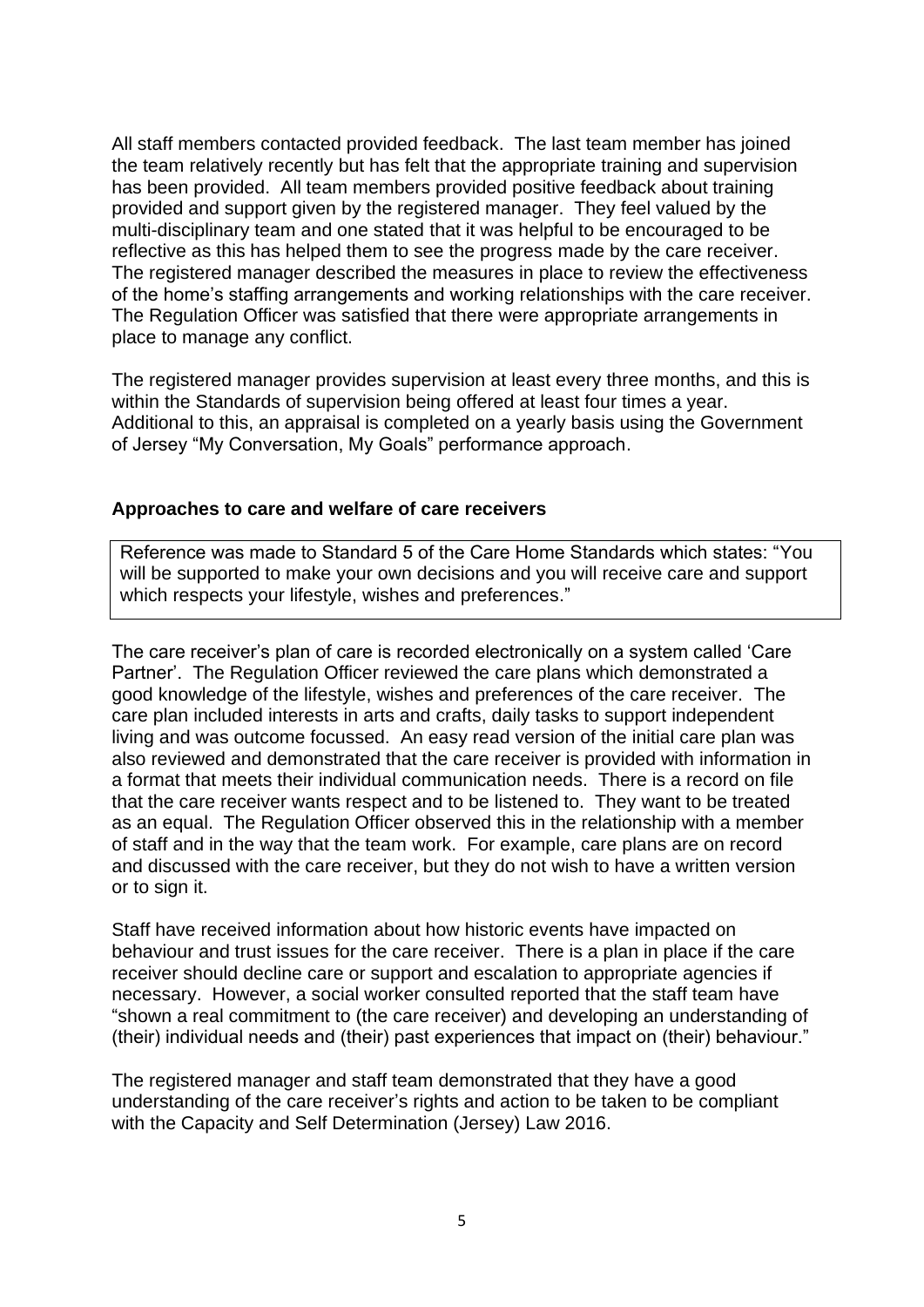The care receiver is encouraged to maintain independence while being kept safe from harm. Care records demonstrated that person-centred plans consider positive risk taking, alongside support and education being provided by staff members as they have built trust with the care receiver. Respect is shown to the care receiver in allowing them to live in a way that they are comfortable with and demonstrates that this is their home.

The care receiver has access to an advocacy service and the Regulation Officer was advised that an advocate is involved in regular reviews.

#### **Staff competence relating to categories of care provided**

Reference was made to Standard 6 of the Care Home Standards which states: "Your care will be provided with consistency by competent care and support workers who have the necessary training and qualifications to meet your needs."

This care home benefits from having a consistent staff team of four, and there have been few changes since the care receiver's placement commenced in July 2020. There is currently one staff vacancy. It was evident from feedback given by members of staff that their focus is on positive outcomes for the care receiver. Two members of staff both reported that the care receiver would benefit from a staff member working longer days, with fewer changes of staff as they do not react well to change. The registered manager reported that the daily routine of the care receiver is considered in the staff rotas, ensuring that there is no handover in the middle of the afternoon when they are likely to be out and about. This was discussed with the registered manager during the inspection and the Regulation Officer was satisfied that the welfare of both care receiver and staff is considered when allocating the staff rotas.

Feedback from all members of staff reflected that they feel valued by the multidisciplinary team and receive regular supervision and support. All staff reported that the registered manager is approachable and available for informal discussion as and when needed.

The Regulation Officer observed a member of staff providing support to the care receiver who was upset at one stage during the visit. The staff member was observed using active listening skills and providing appropriate support to the care receiver. It was evident from this interaction that the staff member had effectively provided reassurance to the care receiver.

Opportunities are provided to staff for trauma informed training and multi-disciplinary meetings to ensure that they have the information to meet the needs of this care receiver.

There is a multi-disciplinary team who meet regularly and work collaboratively, sharing information appropriately to ensure the safety and welfare of the care receiver.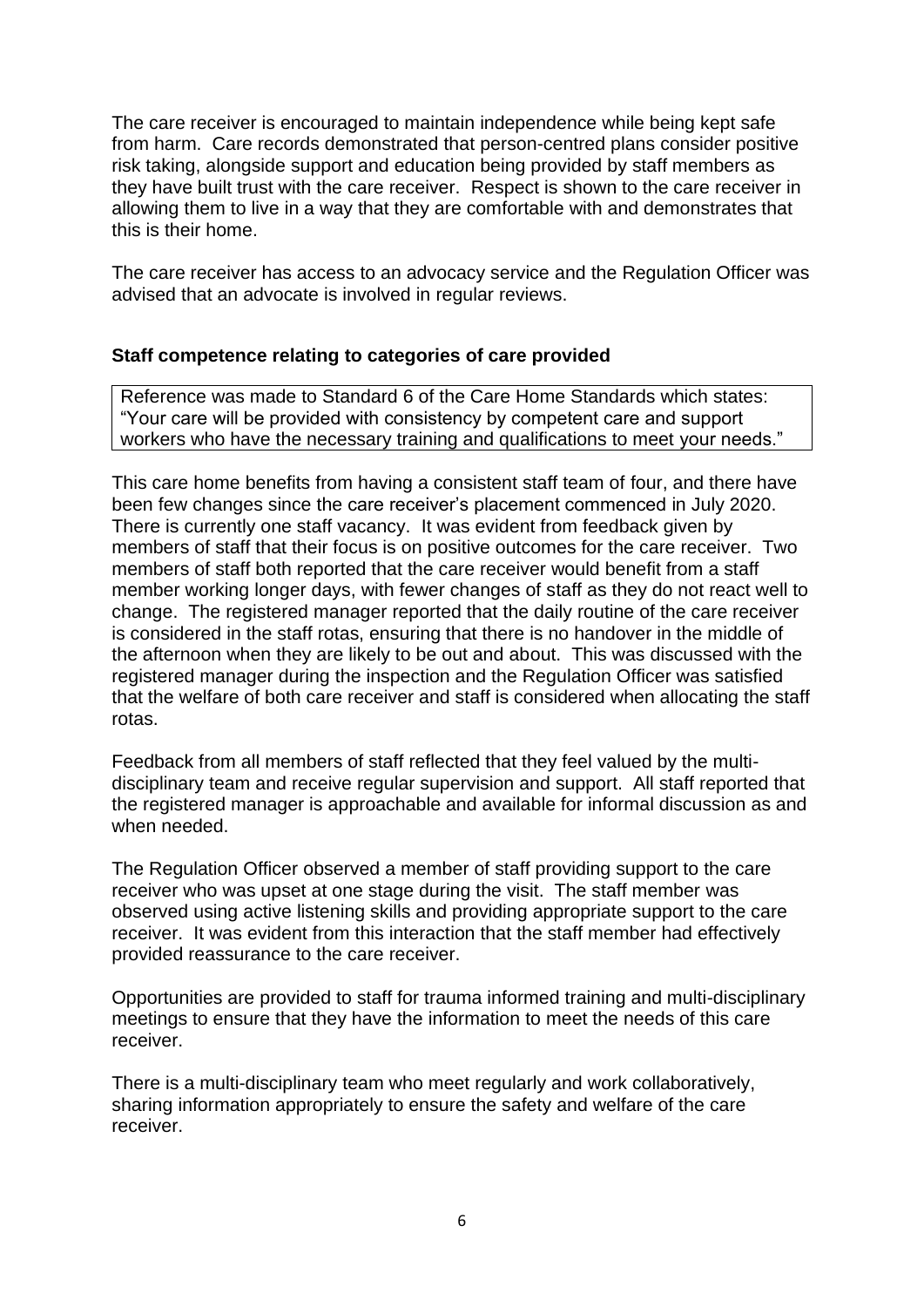#### **Care home environment**

Reference was made to Standard 7 of the Care Home Standards which states: "The environment will enhance your quality of life and the accommodation will be a pleasant place to live or stay."

The home is situated in a pleasant area in Trinity. There is a long driveway and privacy for the care receiver, while still being able to access local services and public transport.

There had been positive change in the home's environment since the pre-registration visit, such that staff had worked with the care receiver to overcome some storage issues, thereby freeing up space in the lounge to allow this to look more homely. However, large metal door handles were noted throughout the building and these are not domestic in style and cause the home to look clinical. It was also noted that the doors created some noise when shutting, as they must be pulled firmly, and this was commented on by the care receiver. The Regulation Officer was assured that the needs and anxieties of the care receiver would be considered in making any changes.

The hall and stairway needed redecoration as the paint was in poor condition. This had not been identified as an area for improvement in the monthly reports. Although it is acknowledged that carpet would not be appropriate in this home, the paintwork should be fresh, and some attempt made to personalise these areas in keeping with the preferences of the care receiver.

The bedroom is personalised according to the wishes of the care receiver, but again, would benefit from decoration and the care receiver was agreeable, at the time of inspection, to the idea of having this painted in their preferred colour. Although there is a blind at the window of the bedroom, there are no curtains and especially during the summer, it is likely that the care receiver would be woken early.

The kitchen is available for the care receiver to use and their wishes to have their food kept separate from the staff team's food is respected. There is a large garden area which can be secured as and when necessary and the care plan recorded that this supported the care receiver in feeling safe.

The care receiver was consulted about support for personal care. Adaptations had been made according to their preference and which made it more likely and realistic that objectives in the care plan would be met.

Overall, the home meets the specific needs of this care receiver and has been adapted according to their wishes and preferences. However, the quality of the home environment would be improved with additional decoration and changing of the door handles.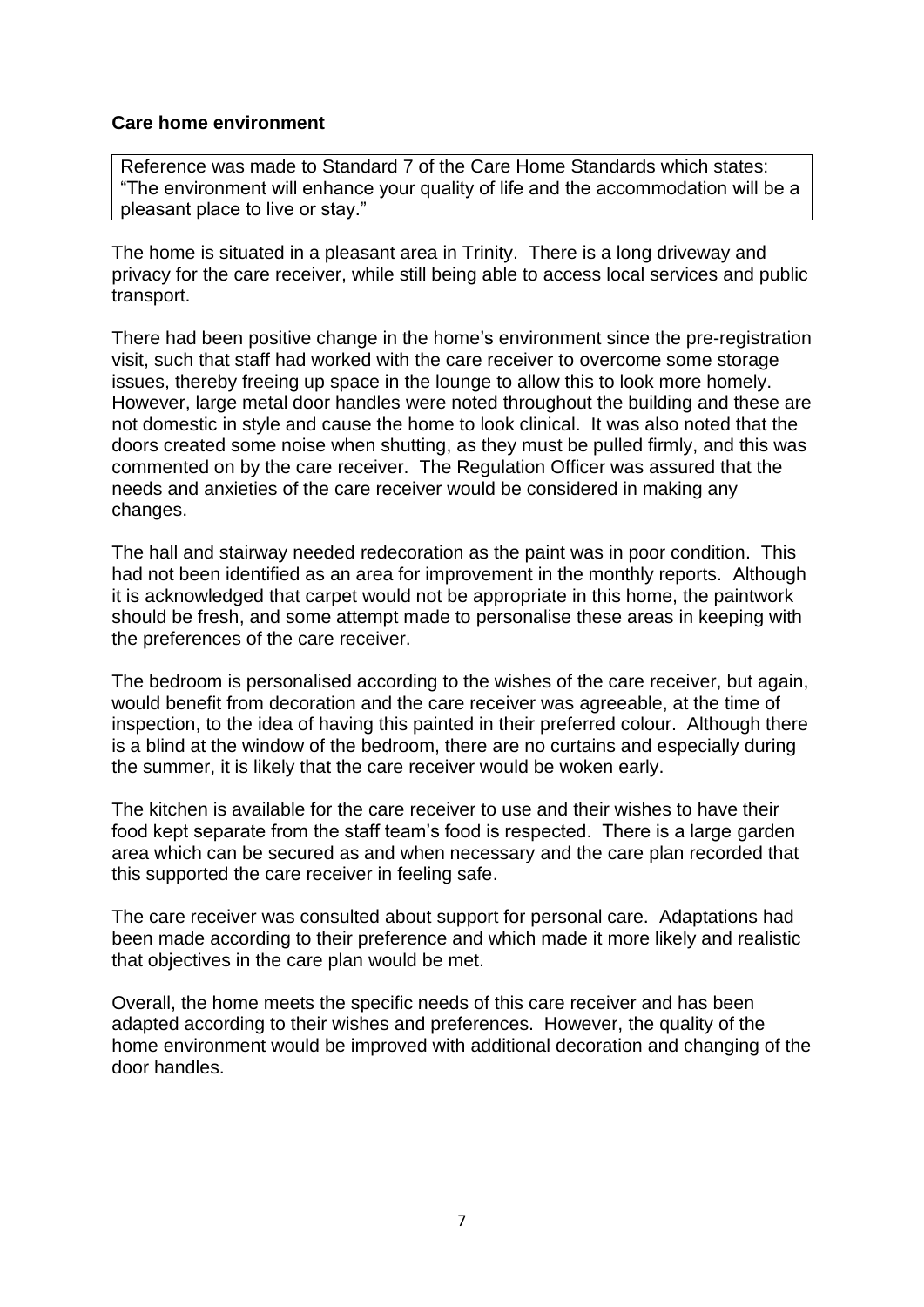#### **Management of services**

Reference was made to Standard 11 of the Care Home Standards which states: "The care service will be well managed."

The manager of this service has responsibility for another regulated activity and divides their time depending on the needs of the service. They reported that they spend approximately two days per week at the home and are available at other times as required.

The registered manager has good oversight of the needs of the care receiver. Supervision is consistent and includes attendance at multi-disciplinary team meetings where staff can request support and are encouraged to engage in reflective practice. The staff team has been consistent, and the needs of both support staff and the care receiver are considered in any changes to the rota. Safe recruitment practices are followed, and new staff members report a positive induction and training.

Standard 12.2 states that the 'registered provider must arrange for a representative to report monthly on the quality of care provided and compliance with registration requirements, standards and regulations.' Reports are completed by a registered manager of another Government of Jersey regulated activity. Reports reviewed for March and May 2021 demonstrate that action had already been taken in respect of a request for the decoration of the home. At the time of the inspection report, the Regulation Officer was unable to review action plans. However, at a meeting on 9 June 2021, representatives from the management team demonstrated the action log. It is important that actions are timely, and a rolling record is kept of outstanding actions for each home and target dates for completion.

#### **Choice, preferences and lifestyle**

Reference was made to Standard 9 of the Care Home Standards which states: "You won't have to give up activities you enjoy when you live or stay in a care setting. There will be a range of things to do which will reflect your preferences and lifestyle."

The Regulation Officer reviewed care plans and discussed activities undertaken with the care receiver. It was evident that the staff team advocate for the care receiver with family members to support contact which continues to be important for their emotional wellbeing.

There is a programme of activities and the staff team are working towards a more structured weekly plan. There was evidence of craft activities which the care receiver enjoys and is encouraged to participate in. Activities are based on the preferences of the care receiver and there was evidence that future activities in the community are in line with their personal interests and preferences. It was evident that the team were making enquiries about two specific activities which the care receiver was interested in. The staff team are seeking links with community activities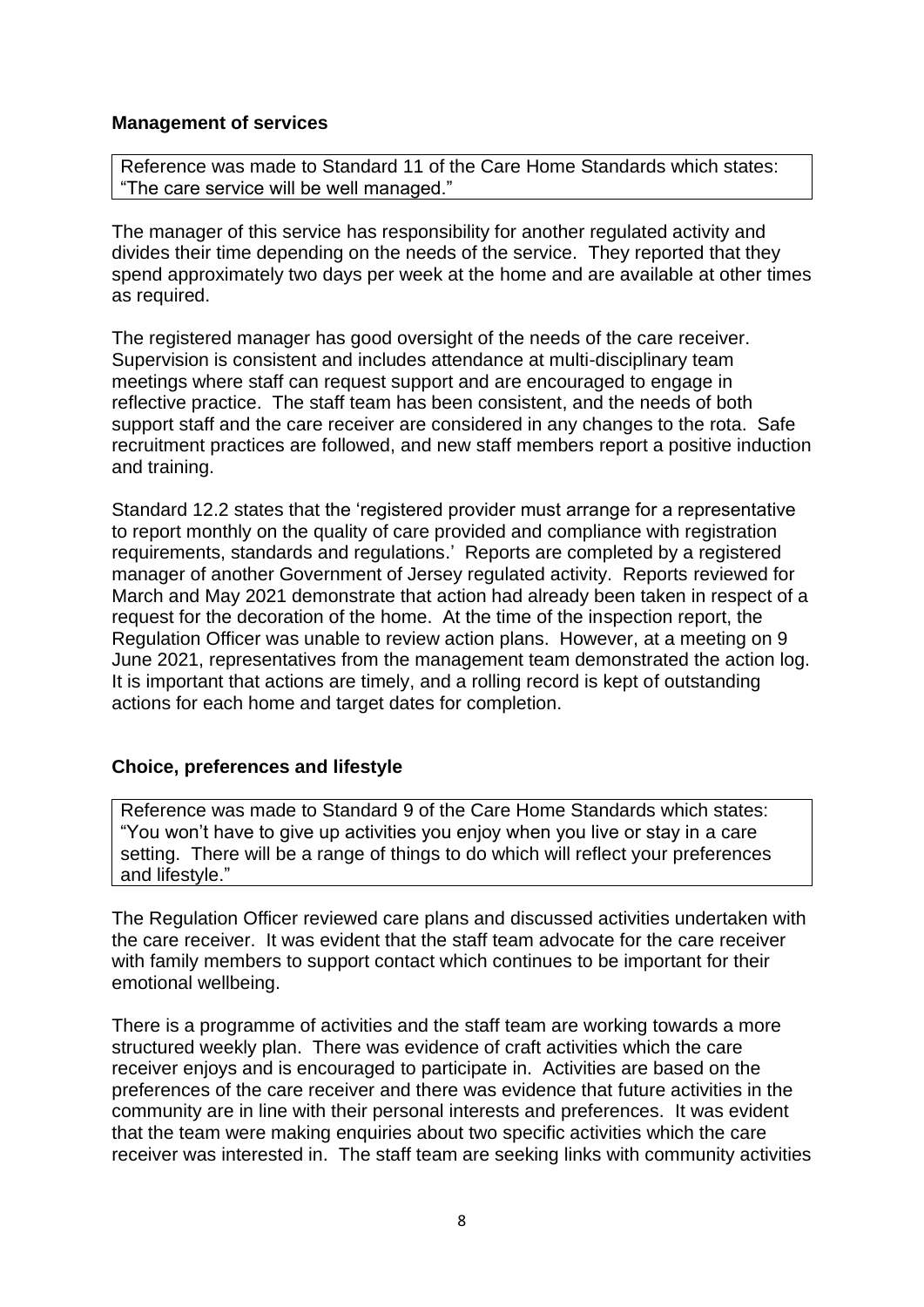which will be of benefit to the care receiver. Family members and friends can visit at any time and this is facilitated and supported by the staff team.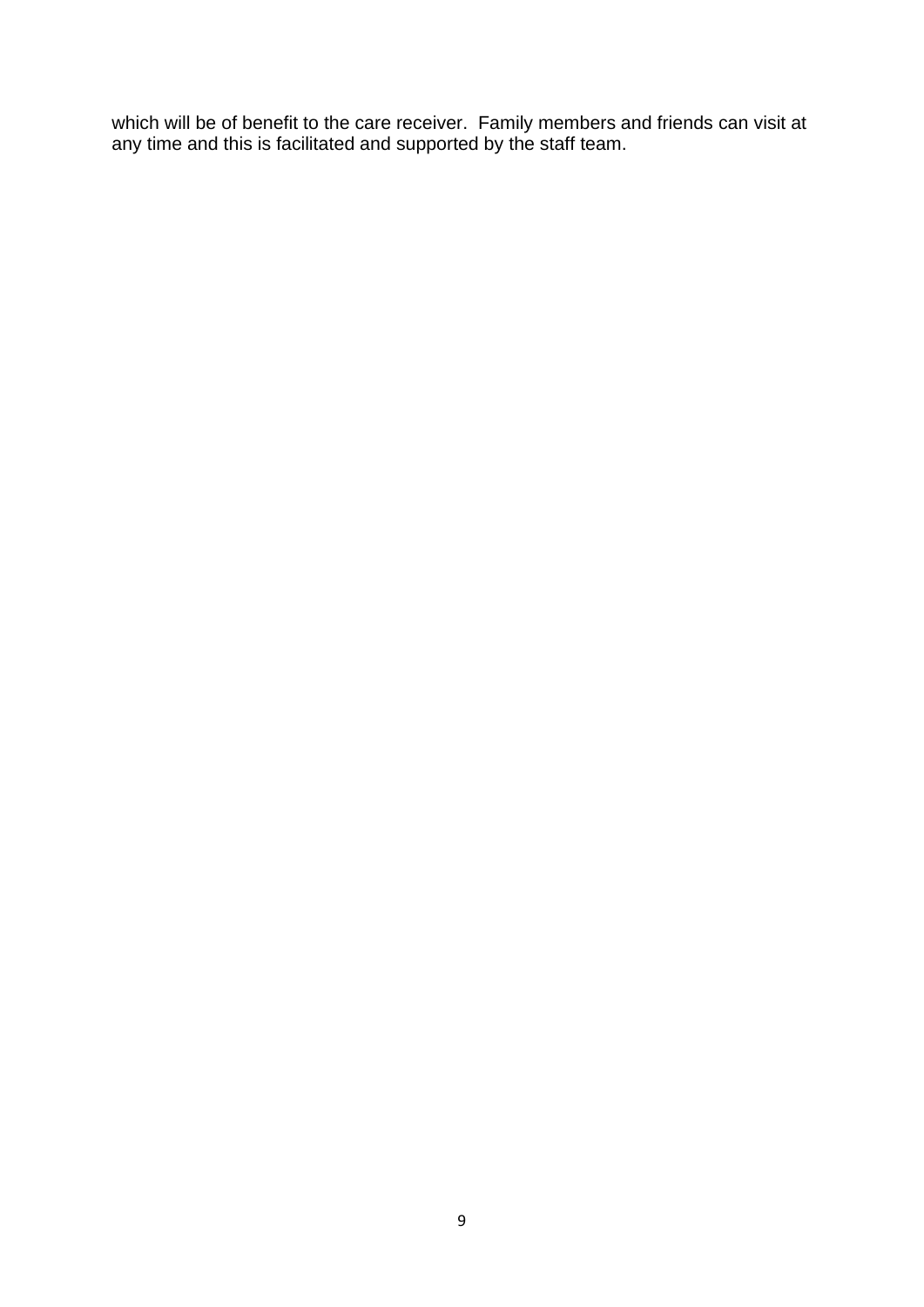## **IMPROVEMENT PLAN**

There was one area for improvement identified during this inspection. The table below is the registered provider's response to the inspection findings.

| Area for Improvement 1                      | The accommodation will feel homely with appropriate<br>décor. Specifically, the hall and stairway will be                                                                                                                                   |
|---------------------------------------------|---------------------------------------------------------------------------------------------------------------------------------------------------------------------------------------------------------------------------------------------|
| <b>Ref: Standard 7</b>                      | redecorated and there will be personalisation of the<br>environment according to the preferences of the care                                                                                                                                |
| To be completed by:<br>By 30 September 2021 | receiver. Curtains should be put up in the bedroom<br>of the care receiver. Further consideration should be<br>given to changes to the door handles.                                                                                        |
|                                             | <b>Response by registered provider:</b>                                                                                                                                                                                                     |
|                                             | The hallway & stairway in the property is currently being<br>reviewed and a request for redecoration has been made with<br>the colour of their choosing.                                                                                    |
|                                             | Personalisation of the environment is at the discretion of the<br>tenant and they have chosen to make the home personalised<br>in a way they want for themselves.                                                                           |
|                                             | The tenant refuses to have curtains in her home even though<br>they have been provided with them but will be encouraged<br>further to see whether they wish to take up this opportunity or<br>whether alternatives need explored with them. |
|                                             | The person resident has been offered to change the door<br>handles however does not want to do so and is happy with<br>what they currently have.                                                                                            |